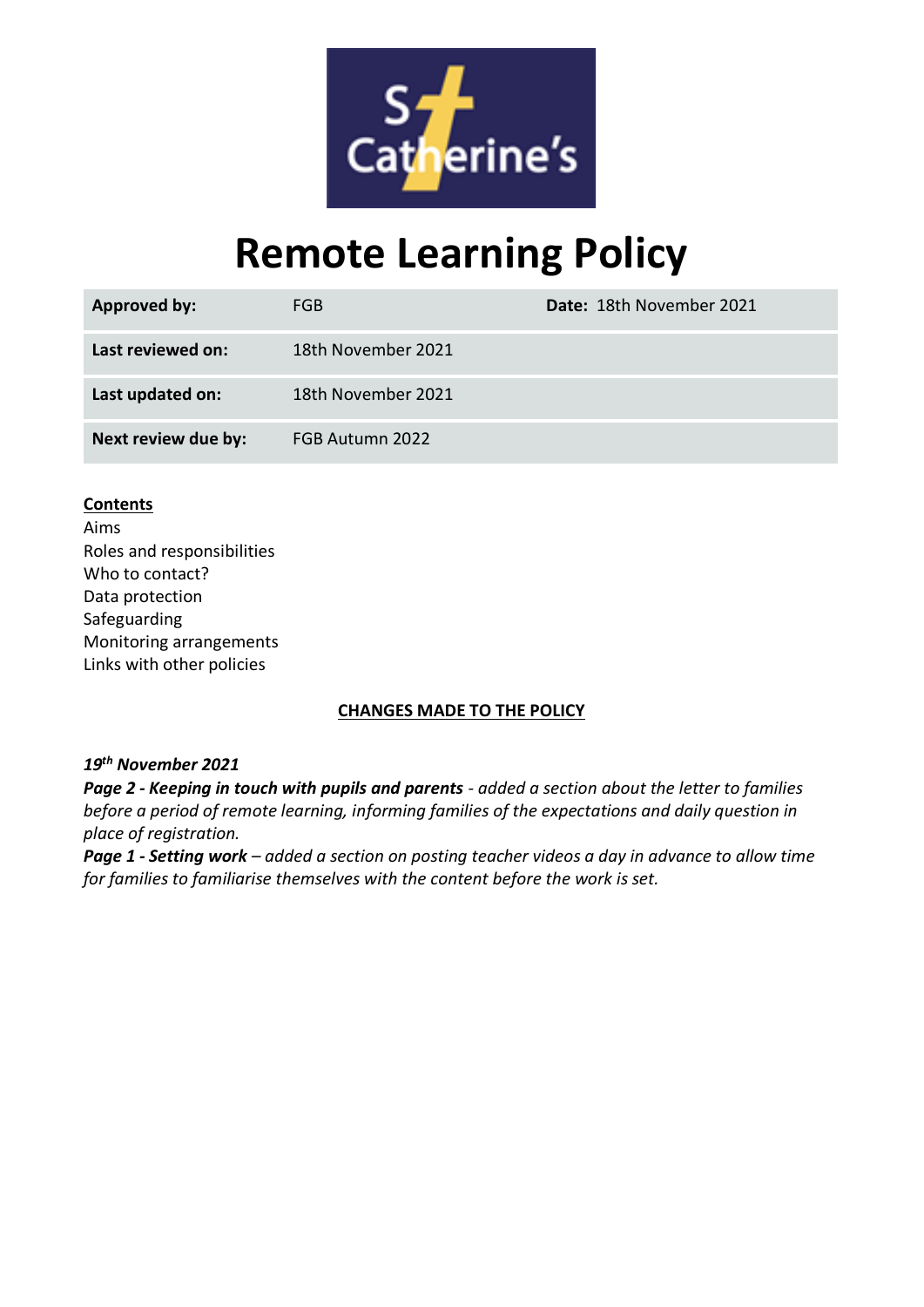#### **Aims**

This remote learning policy for staff aims to:

- Ensure consistency in the approach to remote learning for pupils who aren't in school
- Set out expectations for all members of the school community with regards to remote learning
- Provide appropriate guidelines for data protection

# **Roles and responsibilities**

All staff must be available between 9am and 3pm. If they're unable to work for any reason during this time, for example due to sickness or caring for a dependent, they should report this using the normal procedures between 9am and 3pm on the school mobile **07495 840198**. If it affects the completion of any work required, ensure that arrangements have been made with year group partners or SLT to ensure work is completed.

Part time staff are expected to work their contracted hours as outlined in the policy.

# **Teachers**

# **Teachers are responsible for:**

# **Setting work**

- Year group Medium Term plans must be emailed directly to the Head/DHT at the end of previous half term, ahead of any lockdown or isolation period.
- Any isolation pack or printable materials for families must be emailed to Head/DHT and admin before lunchtime of the first day of remote learning.
- Year group colleagues to ensure stand alone lessons are ready to 'assign' on the morning of the first day of remote learning
- Providing a weekly timetable of lessons and materials for their year group in liaison with year group partners – this does not mean a timetable must be shared.
- Ensure Google Classroom lessons are assigned by 9 o'clock each day which prioritise Phonics, English and Maths whilst ensuring lessons across the curriculum are assigned within the week. In Early years and Year 1 where family support is needed to access the learning/activity, teachers will endeavour to post the video at the end of the previous day to give families time to familiarise themselves with the activity before it is set the next day.
- Provide between 3-4 teaching sessions/activities, equalling approximately 3 hours learning each day.
- Sharing details of the whole school mini lockdown project or focus for all year groups learning remotely, which will be decided at the beginning of the lockdown period and relate to school events or significant festivals linked to the time of year.
- Google Classroom session for class/year group in order to;
	- o Share pre-recorded instruction for the day
	- o Address aspects identified through AfL if appropriate
	- o Register all pupils through the chat 'question of the day' aspect in Google stream, e.g. Who is here? What is your favourite dessert? Show you're here by answering this question…What is 4 x 3?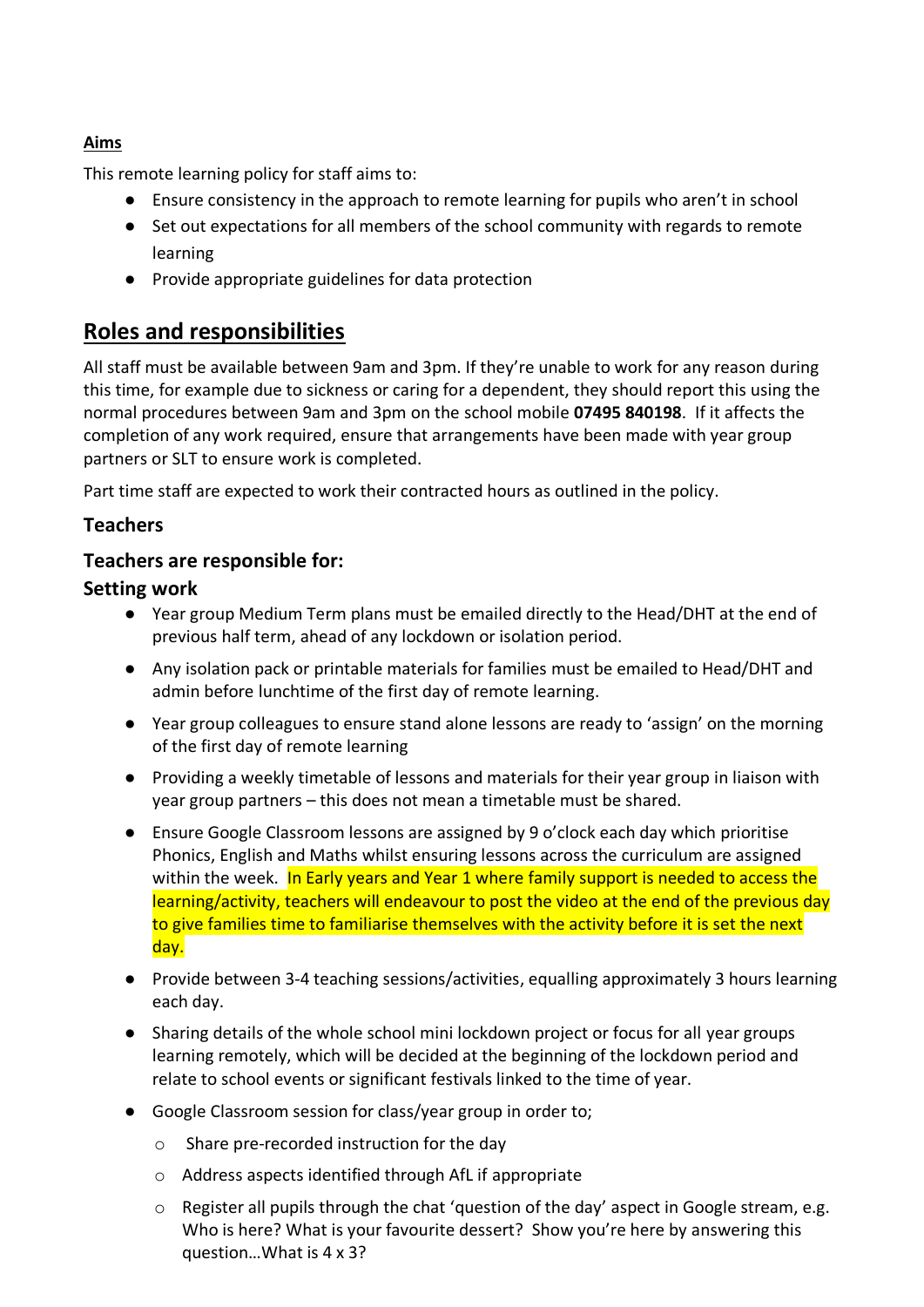- o Provide a weekly opportunity to celebrate and share examples of learning.
- $\circ$  Provide ideas and activities for a 'device free' Friday that support the development of positive wellbeing and growth mindset.
- Promoting participation and setting Times Table Rockstars battles.

#### **Providing feedback on work:**

- In the event of a year group or school lockdown, pupils will be sent home with a new exercise book to complete learning tasks in. Children will be expected to photograph completed tasks and send to their class teacher when requested to do so.
- Pupils can send completed work to teachers via year group emails, google classroom or Purple Mash and maybe in the form of a photo.
- Teachers will review the work submitted in order to inform planning of future sessions and provide feedback in the form of dot marking/grouping as appropriate (as outlined in the Teaching, Learning and Assessment policy). Individual celebration and feedback can be provided via the methods of communication outlined within this policy.
- Quizzes and online surveys must be used to help children strengthen their memory and fast retrieval and provide AfL information for teachers in a 'low stakes' way.
- All emails between staff with colleagues, families and parents must be from the year group email YearX@stcaths.herts.sch.uk address.
- Teachers should respond to any emails from parents/children within 48 hrs, within the working week and during directed hours of 9am and 3pm.
- Teachers must send any children's work to be displayed on the Year group pages on the website or the school Facebook page to [scsocial@stcaths.herts.sch.uk](mailto:scsocial@stcaths.herts.sch.uk) and [dwallis@stcaths.herts.sch.uk](mailto:dwallis@stcaths.herts.sch.uk) at least fortnightly.

#### **Keeping in touch with pupils and parents:**

- Before a period of remote learning is introduced as a year group or whole school, a letter to families will explain the expectations around remote learning, including the expectation that all children complete the daily question in the Chat area in place of registration.
- Emails received in the year group email or forwarded from the Admin email from parents and pupils are to be checked between 9am and 3pm, Mon- Fri. Emails must be replied to within 48hrs. Only send replies between these times. Anyone can respond to year group enquiries it does not have to be the actual class teacher but make sure the rest of the team are BCCd to avoid duplication.
- Any issues that are received are to be dealt with professionally by the class teacher and the Headteacher should be BCCd in the communication. If necessary teachers must contact a member of SLT for advice.
- Teachers are to monitor their class engagement in lessons and contact all families who do not engage with Google Classroom **on the first day** of isolation via email or phone to clarify expectations and access arrangements with families. Teachers should inform the Admin team of *any pupils who did not access online learning each day* so that they can contact the families if there has been no interactions or there are attendance/access to learning or safeguarding issues. The Inclusion Lead should also be BCC'd in the communication.
- Contact should be polite and encouraging. Teachers must adhere to the email policy and not give out any personal details. Any concerns should be forwarded to a member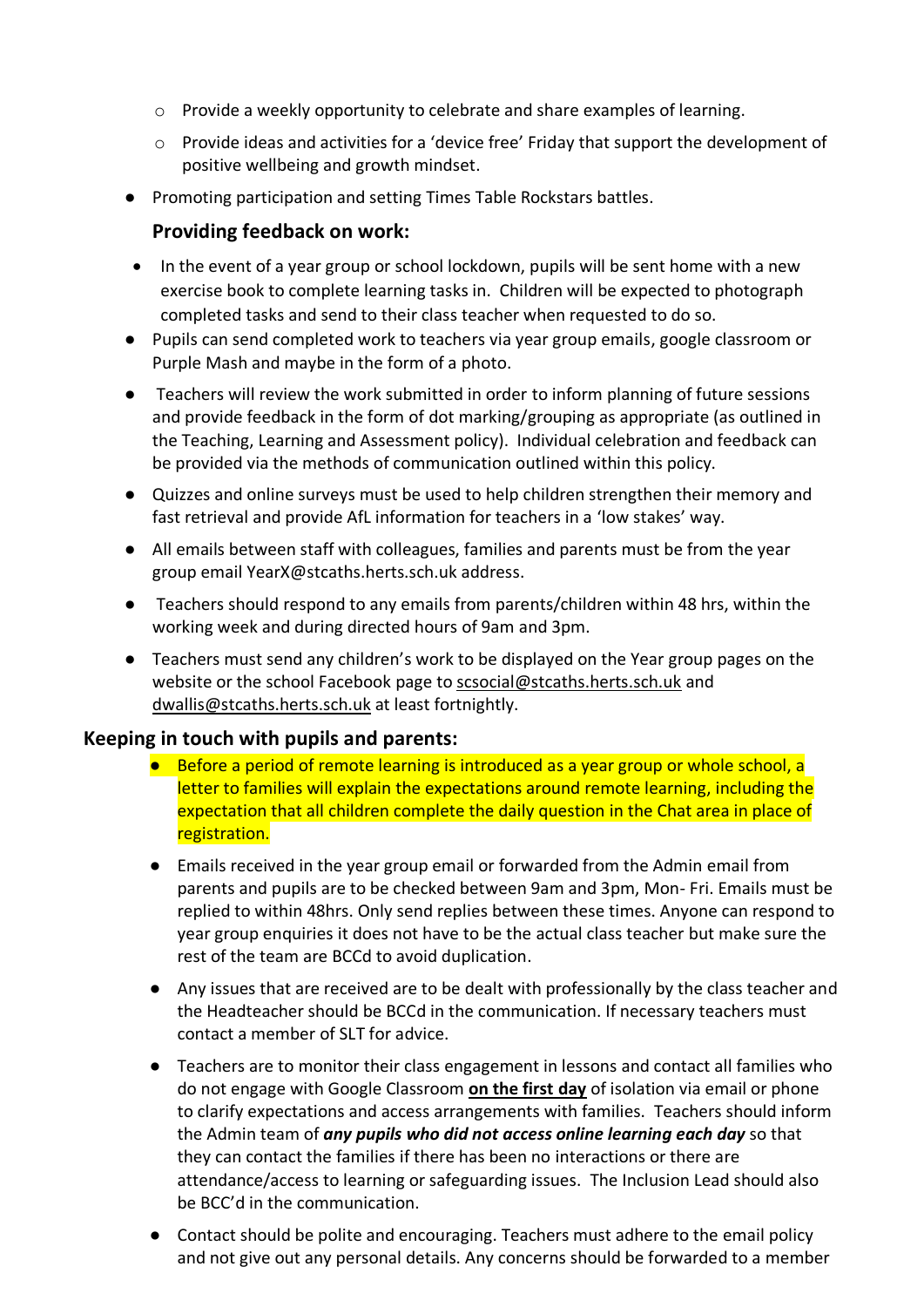of SLT who may choose to contact the parents directly. There is no expectation from school that **all** work must be completed at this time. We believe our parents will be doing their best.



## **Leading virtual meetings and set learning with parents, pupils and staff:**

- Staff within each year group must assign a day's learning to Google Classroom that provides instruction for the learning that day, including modelling and responding to AfL as appropriate. All lessons should be available throughout the day so that families can manage the sharing of devices and access the lesson at a suitable time.
- When hosting a virtual streamed session, there is no need for staff to have a camera on. All material shared should have been pre-recorded, currently by recording a meeting within Google Meet, currently provided in the google classroom software.
- Sessions will remain on Google Classroom for at least a week for children to access at a later time if they were not able to access the 'live' session or want to review parts of it again.
- When recording material for use in lessons, staff must ensure they are in an appropriate location. If staff are unable to record from the classroom, they must ensure they are in an appropriate place within their home (no bedrooms, bathrooms or hot tubs) and select the blurred background option if possible.
- Staff must avoid areas with background noise but explain to attendees that there may be some background noise if not preventable.
- Where teaching staff are working within 'Cool Club' and therefore unable to provide remote learning, another colleague will continue to provide remote learning to their class either as part of the year group or as an isolated group.
- Staff must continue to follow the St Catherine's smart dress code as outlined the Staff Handbook.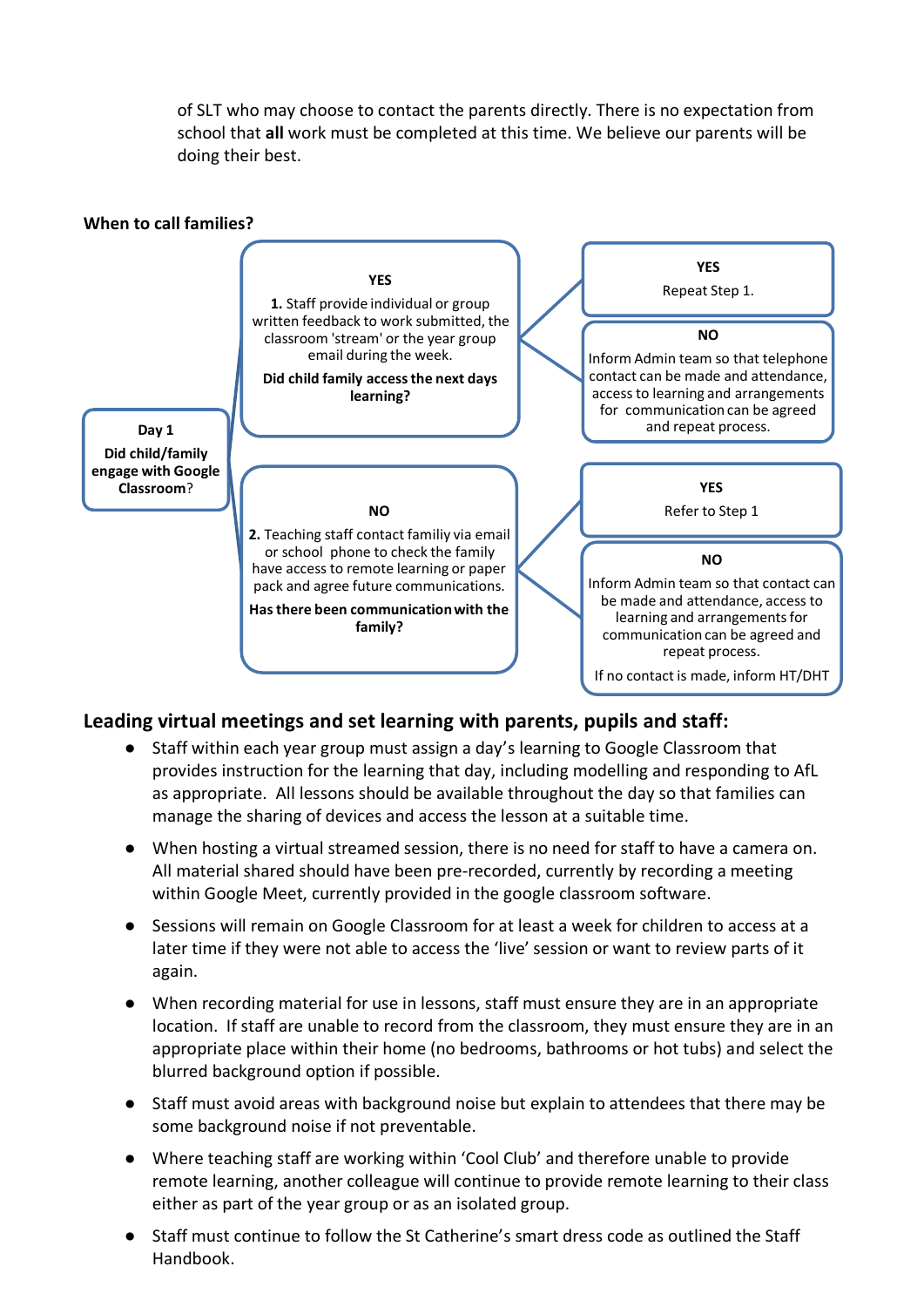- Once a week, staff working remotely are expected to join at least one remote staff meeting via Teams or Google Classroom which will usually be at the following times;
	- o Teaching Staff Wednesday 3.30pm
	- o Teaching Support Staff Wednesday 10am
	- o Admin Team Monday, Wednesday and Friday 8.30am
	- o MSAs Tuesday 11.30am
	- o Inclusion Team Tuesday 10.30am
	- o SLT/MLT Monday 1.00pm (MLT alternative weeks)
- Colleagues working at 'Cool Club' will be invited to attend a meeting at a mutually convenient time.

#### **Teaching Assistants**

In the event of a year group isolation, support staff assigned to that year group are welcome to borrow a school device in order to work from home. If possible, please see Dan (or a member of the SLT in his absence) in order to be assigned a device.

Teaching assistants must be available during their normal working hours, Mon to Fri. During this time, they are expected to check work emails and be available when called upon to attend school. If they're unable to work for any reason during this time, for example due to sickness or caring for a dependent, they should report this using the normal absence procedure.

#### **Teaching assistants are responsible for:**

- Supporting pupils with learning remotely when requested by the Inclusion Lead.
- Supporting staff in preparing paper copies of work set by the teacher for collection by some families.

#### **Supporting virtual meetings with parents, pupils and staff**

Teaching assistants are expected to monitor the lessons on Google Classroom with the class/year group they usually support in class on that day. They may assist teachers to monitor participation in the registration question of the day, monitor any use of 'chat' option within lessons (ensuring inappropriate comments are addressed) and support the class teachers to monitor correspondence with children and families via the year group email.

Support staff may be invited to pre-record messages or aspects to support learning. In which case, staff must ensure they are in an appropriate location. If staff are unable to join from the classroom, they must ensure they are in an appropriate place within their home (no bedrooms, bathrooms or hot tubs) and select the blurred background option if possible.

Staff must avoid areas with background noise but explain to attendees that there may be some background noise if not preventable.

Staff must continue to follow the St Catherine's smart dress code as outlines in the Staff Handbook.

Once a week, staff working remotely are expected to join at least one remote staff meeting at the following times;

▪ Teaching Support Staff – Wednesday 10am

Colleagues working at 'Cool Club' will be invited to attend a meeting at a mutually convenient time.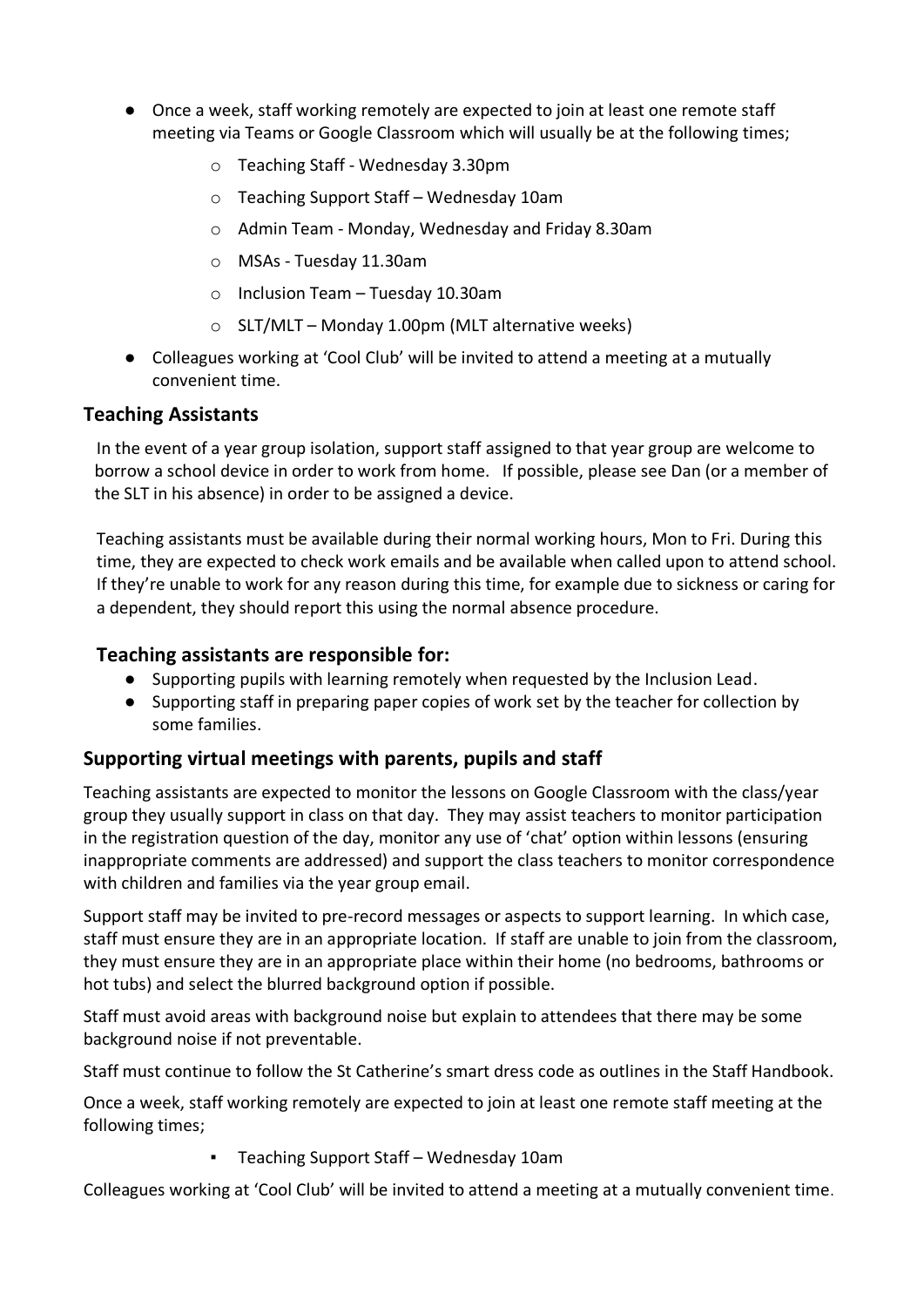## **Subject Leads**

Alongside their teaching responsibilities, as outlined above, subject leads are responsible for:

- Monitoring the work set by teachers in their subject Review work set weekly on the website, monitor weekly timetable and amendments to the long-term plan; including planned Oak Academy lessons shared.
- Review the provision within their subject and deliver CPD virtually, either previously arranged, linked to the School Development plan or in response to monitoring undertaken within your subject.
- Working with teachers teaching their subject remotely to make sure all work set is appropriate and consistent
- Alerting teachers to resources they can use to teach their subject remotely

#### **Inclusion Team**

The Inclusion team are responsible for;

- Preparing a program of support for individual pupils with EHCP/SEND.
- Weekly telephone contact with SEN children and those with EHCP.
- Monitoring attendance of pupils and contact families of pupils who do not engage with remote learning or home learning packs.
- Identifying families for whom additional technical support is appropriate.
- Supporting staff to plan 'device free' days/activities at least weekly to support wellbeing and mental health.
- Identifying families who would benefit from the delivery of food parcels outside of FSM entitlement.

#### **Senior leaders**

Alongside any teaching responsibilities, senior leaders are responsible for:

- Co-ordinating the remote learning approach across the school
- Monitoring the effectiveness of remote learning reviewing work set by teachers weekly, monitoring Purple Mash, the email correspondence between parents and teachers, discussion at weekly staff meetings and reaching out for family feedback from pupils and families.
- Monitoring the security of remote learning systems, including data protection and safeguarding considerations.
- Ensuring the school community continue to celebrate achievements and learn together through a weekly assembly and the school website and social media.
- Ensuring opportunities for continued CPD and school development, linked to the school development plan.

## **Designated Safeguarding Lead**

The DSL is responsible for:

- Maintaining contact, collating, passing on information and responding to any concerns.
- See the updated Child Protection Policy and Keeping Children Safe in Education 2020

#### **ICT Technician and Web Master**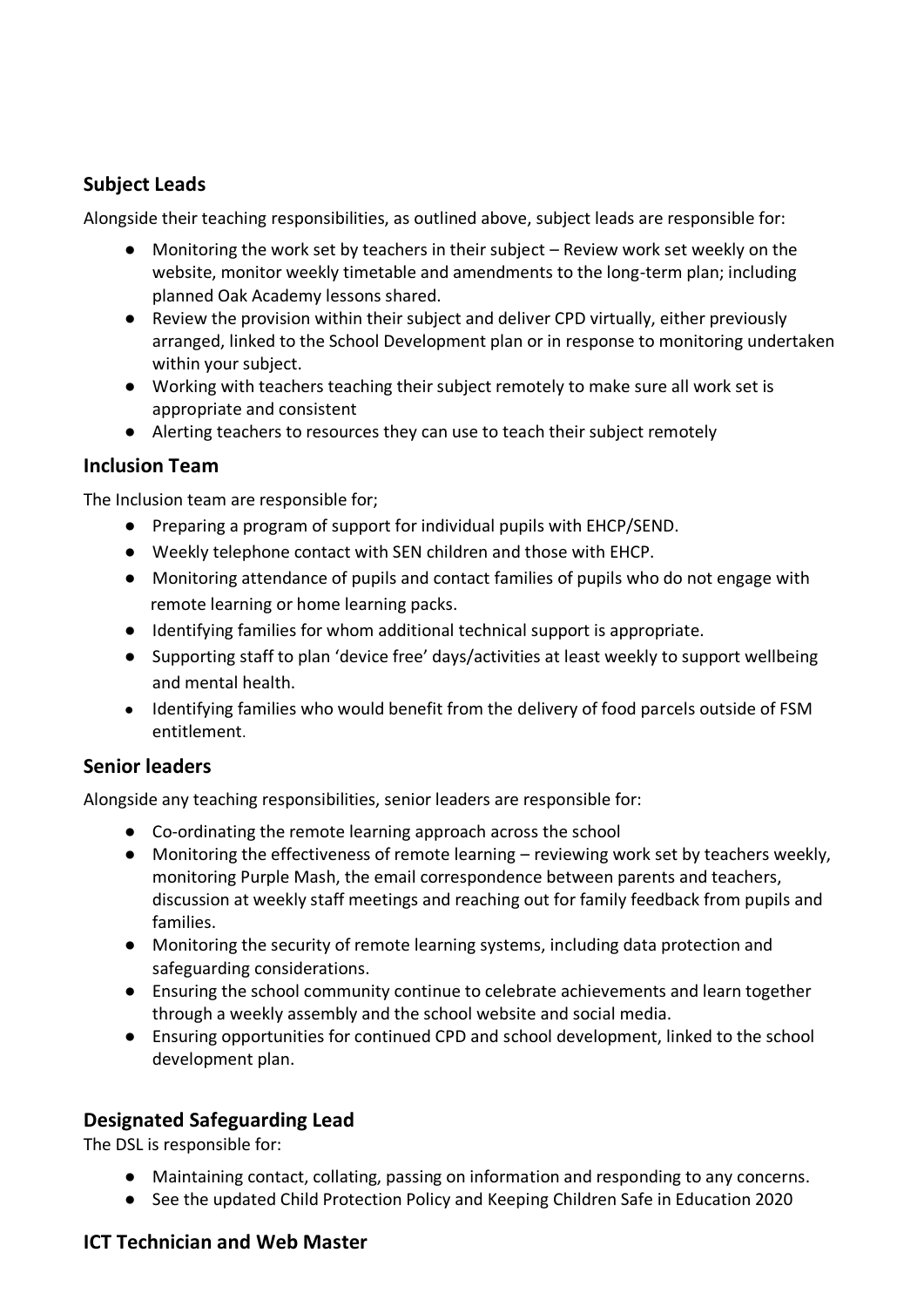At St Catherine's we have a school-based ICT technician. Dan Wallis is responsible for:

- Fixing issues with systems used to set and collect work
- Helping staff and parents with technical issues they're experiencing, remotely via the [tech@stcaths.herts.sch.uk](mailto:tech@stcaths.herts.sch.uk) address shared with families.
- Reviewing the security of systems and flagging any data protection breaches to the Data Protection Officer
- Assisting pupils and parents with accessing the internet or devices, where possible.
- Updating the school website at least weekly. Please send examples of work to celebrate to [dwallis@stcaths.herts.sch.uk.](mailto:dwallis@stcaths.herts.sch.uk)
- Branding and uploading all 'public' pre-recorded video/media such as assemblies for sharing with families on public pages such as the website, Facebook and Twitter.
- Maintaining the school social media pages; Website, Facebook, YouTube, Twitter.
- If Dan is unable to work for any reason during this time, for example due to sickness or caring for a dependent, a member of the SLT will contact Google Hub or SITTS for technical support.

#### **Pupils and Parents**

#### **Staff can expect pupils to:**

Be contactable during the hours of the school day 9am – 3pm, although they may not always be in front of a device the entire time.

Seek help if they need it, from teachers or teaching assistants via Purple Mash or their year group email.

Attempt work set by teachers and submit it by the time set.

Alert teachers if they're not able to complete work due to illness or access to technology.

Join the daily session 'virtually' and registering their attendance in the 'chat' stream section with help from an adult as appropriate.

Follow the ICT acceptable use policy. Pupils and Families do not have the permission to record, edit or redistribute any material, including screenshots or recordings of the teacher or the google classroom input. Any requests for recording of the lesson should be made directly to the class teacher via the year group email address.

Collect a paper pack if they are unable to access 'virtual' learning.

#### **Staff can expect parents to:**

Make the school aware if their child is sick or otherwise can't complete work.

Seek help from the school if they need it – staff should refer parents to the 'Children's' section on our website and the 'Learning Whilst at Home' page for the weekly timetables and other useful links for learning.

Inform the school if they are not able to access remote learning and collect paper copies provided.

Be respectful when making any complaints or concerns known to staff.

# **Governing Body**

The governing board is responsible for: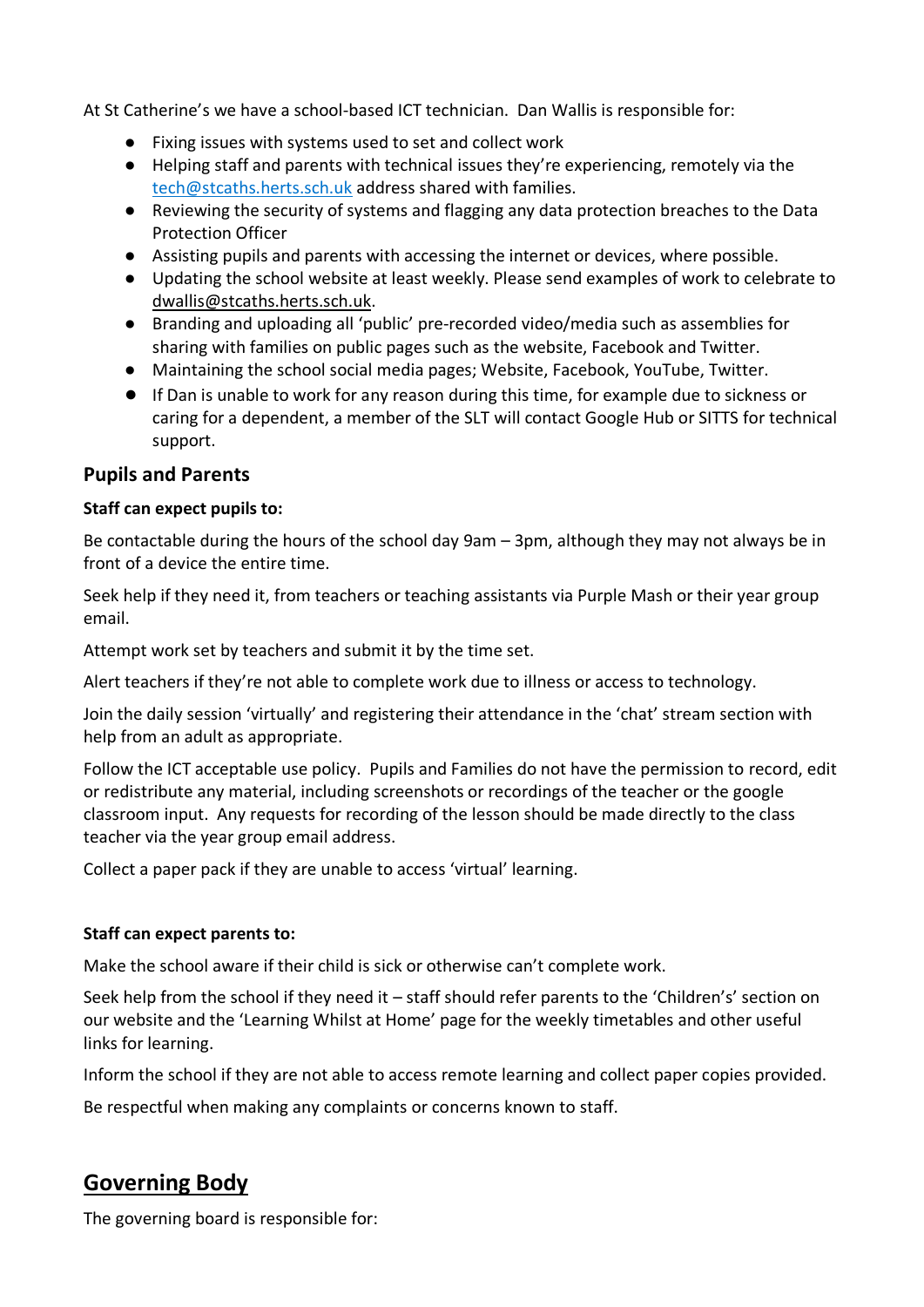Monitoring the school's approach to providing remote learning to ensure education remains as high quality as possible.

Ensuring that staff are certain that systems are appropriately secure, for both data protection and safeguarding reasons.

# **Who to contact**

If staff have any questions or concerns, they should contact the following individuals:

Issues in setting work – talk to the relevant subject lead/SLT

Issues with behaviour – talk to the SLT

Issues with IT – talk to ICT technician (D. Wallis) who can contact SITTS if needed

Issues with their own workload or wellbeing – talk to HT/DHT

Concerns about data protection – talk to the Data Protection Team (School Business Manager / ICT Manager) or make contact with the Data Protection Officer (DPO) – Peter Falconbridge, via admin@stcaths.herts.scfh.uk

Concerns about safeguarding – talk to the DSL/DDSL

All staff can be contacted via the school email addresses

# **Data protection**

#### **Accessing personal data**

All staff have access to CPOMS to record any parent contact or concerns about children, this is accessed via a secure password. Ensure you log out after use. Do not allow access to the site to any third party.

Teachers are able to access parent contact details via a folder within LARA using a secure password. Do not share any details with third parties and ensure LARA is logged out.

The SLT and ADMIN team have the ability to locate personal details of families when required through securely accessing SIMS. SLT are not to share their access permissions with other members of staff.

School laptops and iPads are the school's preferred devices to be used when accessing any personal information on pupils.

All teaching staff must access the school network using LARA.

The use of the encrypted memory stick supplied are **only** permitted for the storing of pre-recorded video teacher content that cannot currently be recorded when logged into LARA. The use of an encrypted memory stick will ensure the adequate disk space on staff laptops. It is expected that all staff ensure that the memory stick is not moved between devices and is not left unattended.

All memory sticks will be returned to the technician on return to school.

#### **Sharing personal data**

Staff members may need to collect and/or share personal data such as email addressed or phone numbers as part of the remote learning system. Such collection of personal data applies to our functions as a school and doesn't require explicit permissions.

While this may be necessary, staff are reminded to collect and/or share as little personal data as possible online.